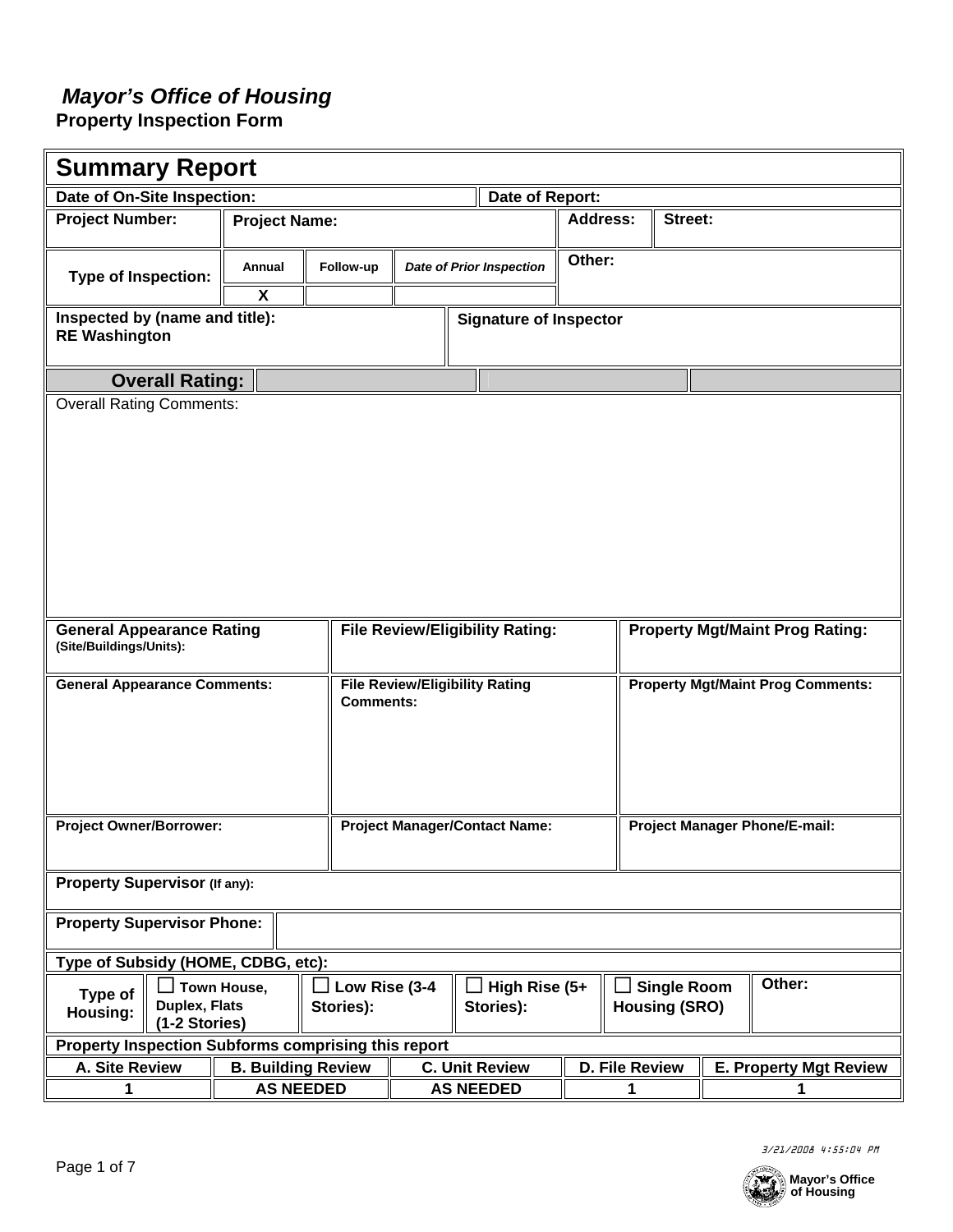| A. Site Review                                                                                                                                                                                                                   |                                                 |                       |              |  |
|----------------------------------------------------------------------------------------------------------------------------------------------------------------------------------------------------------------------------------|-------------------------------------------------|-----------------------|--------------|--|
| For each category check the box to indicate "Not Applicable" (N), "Pass" (P or √), "Fail" (F), "Inconclusive" (I). For all "Poor" (P) ratings, describe<br>condition or fault (or any other Comment) in the <b>NOTES</b> section |                                                 |                       |              |  |
| Ref<br><b>Nbr</b>                                                                                                                                                                                                                | Description                                     | "N"<br>"P" "F"<br>" " | <b>NOTES</b> |  |
| $\mathbf{1}$                                                                                                                                                                                                                     | Grounds/Landscaping                             |                       |              |  |
| $\overline{2}$                                                                                                                                                                                                                   | Parking Lot/Driveway                            |                       |              |  |
| 3                                                                                                                                                                                                                                | Tot Lot/ Play Area                              |                       |              |  |
| 4                                                                                                                                                                                                                                | <b>Exterior Walls</b>                           |                       |              |  |
| 5                                                                                                                                                                                                                                | Intercom                                        |                       |              |  |
| 6                                                                                                                                                                                                                                | Security                                        |                       |              |  |
| $\overline{7}$                                                                                                                                                                                                                   | Fences/Gates/Retaining<br>Walls                 |                       |              |  |
| 8                                                                                                                                                                                                                                | Mailboxes                                       |                       |              |  |
| 9                                                                                                                                                                                                                                | Signs                                           |                       |              |  |
| 10                                                                                                                                                                                                                               | Other (see NOTES)                               |                       |              |  |
| <b>Gen Health &amp; Safety</b>                                                                                                                                                                                                   |                                                 |                       |              |  |
| 11                                                                                                                                                                                                                               | Access to Building                              |                       |              |  |
| 12                                                                                                                                                                                                                               | Exits                                           |                       |              |  |
| 13                                                                                                                                                                                                                               | Evidence of Infestation                         |                       |              |  |
| 14                                                                                                                                                                                                                               | Garbage and Debris                              |                       |              |  |
| 15                                                                                                                                                                                                                               | Refuse Disposal                                 |                       |              |  |
| 16                                                                                                                                                                                                                               | <b>Interior Stairs/Halls</b>                    |                       |              |  |
| 17                                                                                                                                                                                                                               | Lead-Based Paint:<br><b>Owner Certification</b> |                       |              |  |



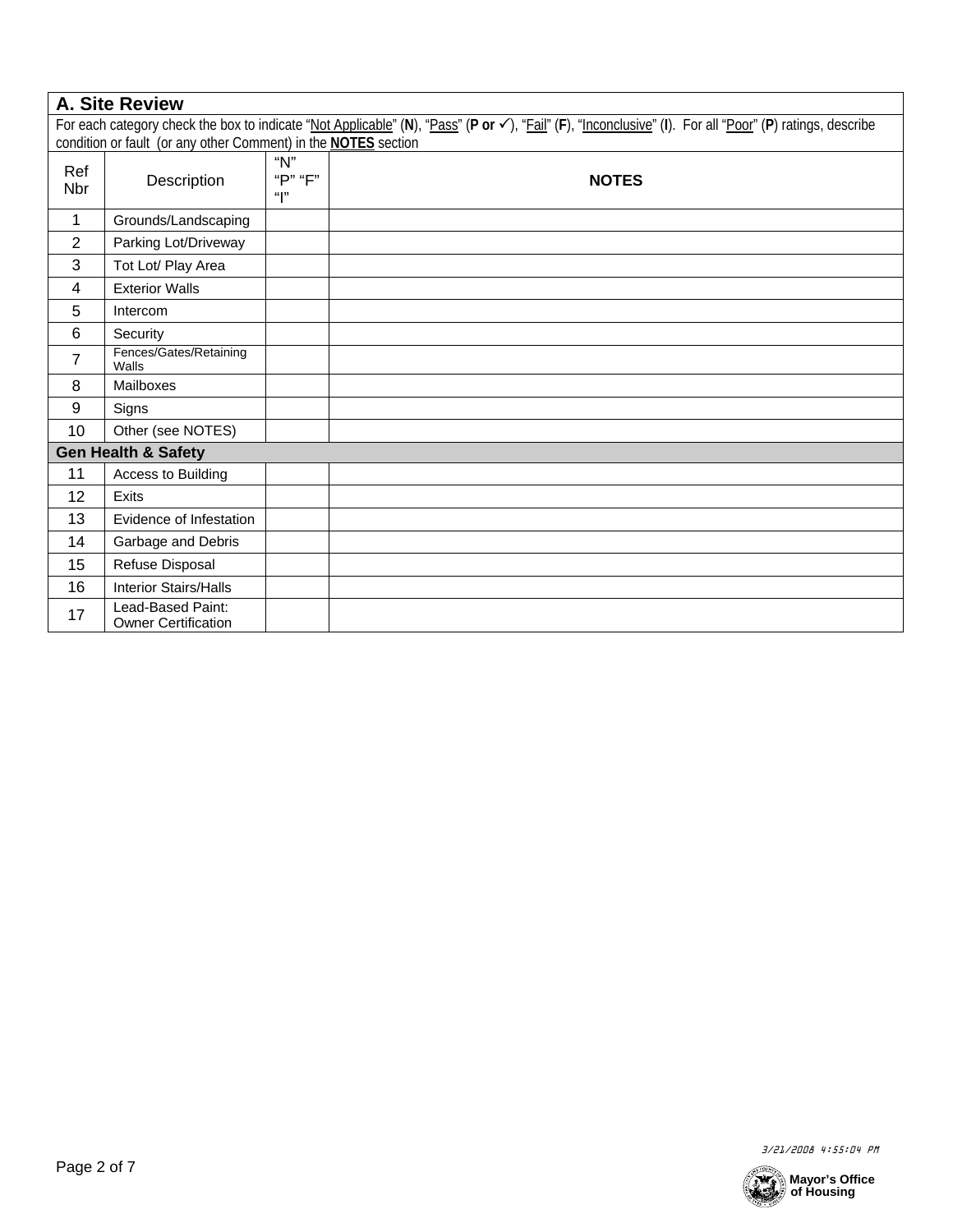| B. Building Review (Print out as many forms as necessary for the number of resident occupied buildings) |                                                                       |                       |           |                                                                                                                                                         |
|---------------------------------------------------------------------------------------------------------|-----------------------------------------------------------------------|-----------------------|-----------|---------------------------------------------------------------------------------------------------------------------------------------------------------|
| <b>Building Number:</b>                                                                                 |                                                                       |                       |           |                                                                                                                                                         |
|                                                                                                         | condition or fault (or any other Comment) in the <b>NOTES</b> section |                       |           | For each category check the box to indicate "Not Applicable" (N), "Pass" (P or √), "Fail" (F), "Inconclusive" (I). For all "Poor" (P) ratings, describe |
| Ref<br>Nbr                                                                                              | Description                                                           | "N"<br>"P" "F"<br>" " |           | <b>NOTES</b>                                                                                                                                            |
|                                                                                                         | <b>Gen Health &amp; Safety</b>                                        |                       |           |                                                                                                                                                         |
| 18                                                                                                      | Access to Building                                                    |                       |           |                                                                                                                                                         |
| 19                                                                                                      | Exits                                                                 |                       |           |                                                                                                                                                         |
| 20                                                                                                      | Evidence of Infestation                                               |                       |           |                                                                                                                                                         |
| 21                                                                                                      | Garbage and Debris                                                    |                       |           |                                                                                                                                                         |
| 22                                                                                                      | Refuse Disposal                                                       |                       |           |                                                                                                                                                         |
| 23                                                                                                      | <b>Interior Stairs/Halls</b>                                          |                       |           |                                                                                                                                                         |
| 24                                                                                                      | <b>Other Interior Hazards</b>                                         |                       |           |                                                                                                                                                         |
| 25                                                                                                      | Interior Air Quality                                                  |                       |           |                                                                                                                                                         |
| 26                                                                                                      | Lead-Based Paint:<br><b>Owner Certification</b>                       |                       |           |                                                                                                                                                         |
| <b>Exterior</b>                                                                                         |                                                                       |                       |           |                                                                                                                                                         |
| 27                                                                                                      | Grounds/Landscaping                                                   |                       |           |                                                                                                                                                         |
| 28                                                                                                      | Parking Lot/Driveway                                                  |                       |           |                                                                                                                                                         |
| 29                                                                                                      | Tot Lot/ Play Area                                                    |                       |           |                                                                                                                                                         |
| 30                                                                                                      | <b>Exterior Walls</b>                                                 |                       |           |                                                                                                                                                         |
| 31                                                                                                      | Intercom                                                              |                       |           |                                                                                                                                                         |
| 32                                                                                                      | Security                                                              |                       |           |                                                                                                                                                         |
| 33                                                                                                      | Fences/Gates/Retaining<br><b>Walls</b>                                |                       |           |                                                                                                                                                         |
| 34                                                                                                      | Stairs/Rails/Porches                                                  |                       |           |                                                                                                                                                         |
| 35                                                                                                      | Mailboxes                                                             |                       |           |                                                                                                                                                         |
| 36                                                                                                      | Signs                                                                 |                       |           |                                                                                                                                                         |
| 37                                                                                                      | Doors                                                                 |                       |           |                                                                                                                                                         |
| 38                                                                                                      | Walls                                                                 |                       |           |                                                                                                                                                         |
| 39                                                                                                      | <b>Window Condition</b>                                               |                       |           |                                                                                                                                                         |
| 40                                                                                                      | Fire Escape                                                           |                       |           |                                                                                                                                                         |
| 41                                                                                                      | Roof                                                                  |                       |           |                                                                                                                                                         |
| 42                                                                                                      | <b>Boiler</b>                                                         |                       |           |                                                                                                                                                         |
| 43                                                                                                      | Other (see NOTES)                                                     |                       |           |                                                                                                                                                         |
|                                                                                                         | <b>Building Systems</b>                                               |                       |           |                                                                                                                                                         |
| 44                                                                                                      | Elevator                                                              |                       |           |                                                                                                                                                         |
|                                                                                                         | Current Permit? (Y/N)                                                 | Y                     | ${\sf N}$ |                                                                                                                                                         |



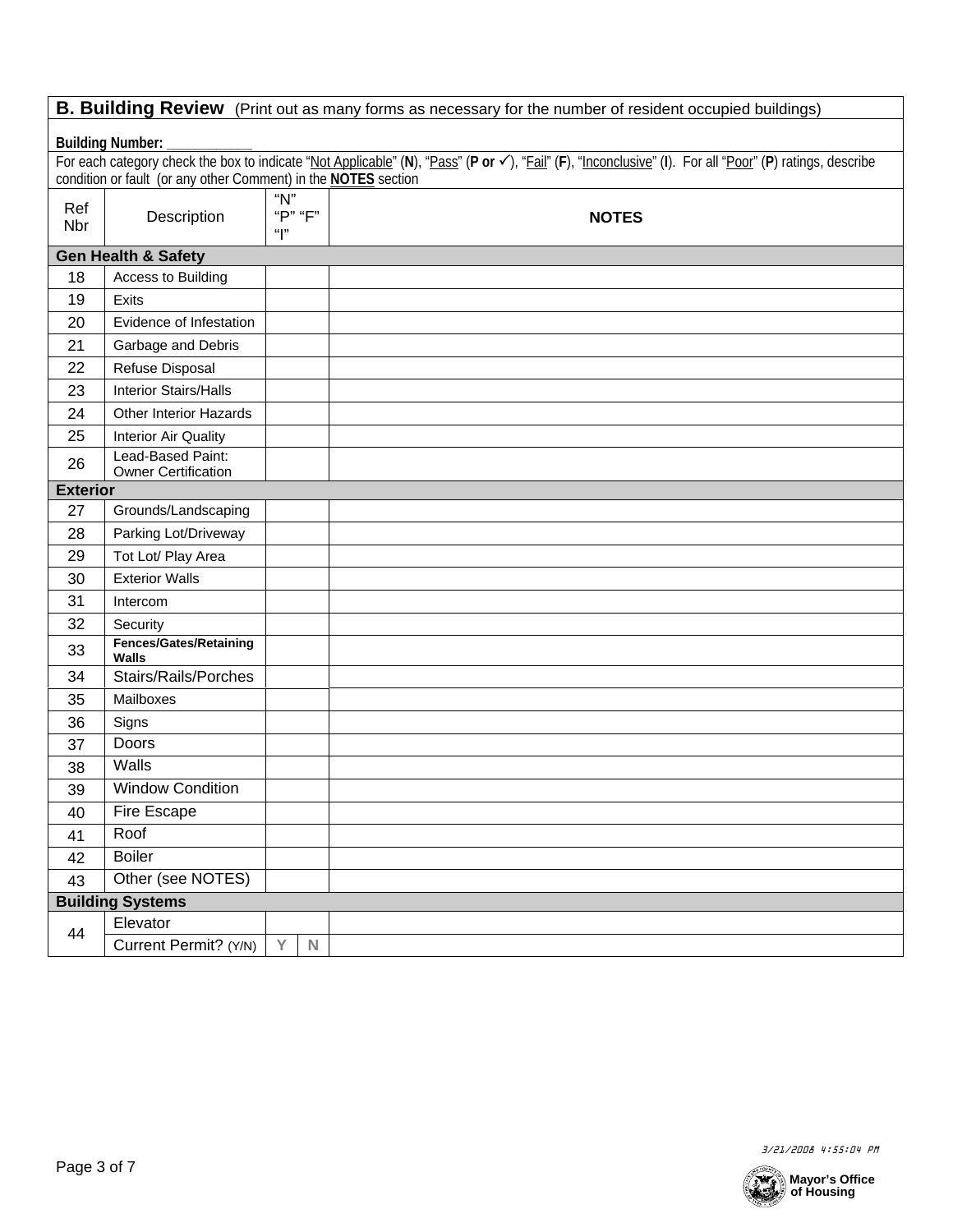| <b>Building Common Areas</b>                                                                                                                                                                           |                                                        |                       |                                                                                                                                                                   |  |
|--------------------------------------------------------------------------------------------------------------------------------------------------------------------------------------------------------|--------------------------------------------------------|-----------------------|-------------------------------------------------------------------------------------------------------------------------------------------------------------------|--|
| For each category check the box to indicate "Not Applicable" (N), "Pass" (P or √), "Fail" (F), "Inconclusive" (I). For all "Poor" (P) ratings, describe                                                |                                                        |                       |                                                                                                                                                                   |  |
| condition or fault (or any other Comment) in the NOTES section                                                                                                                                         |                                                        |                       |                                                                                                                                                                   |  |
| Ref<br><b>Nbr</b>                                                                                                                                                                                      | Description                                            | "N"<br>"P" "F"<br>" " | <b>NOTES</b>                                                                                                                                                      |  |
|                                                                                                                                                                                                        | Utility Closet(s)                                      |                       |                                                                                                                                                                   |  |
| floor")                                                                                                                                                                                                |                                                        |                       | Indicate how many utility rooms have been checked and note any faults found in NOTES section. (EXAMPLE "All 4 Closets checked." "Closet 2, near room 215 has worn |  |
| 45                                                                                                                                                                                                     | Lighting/Illumination                                  |                       |                                                                                                                                                                   |  |
| 46                                                                                                                                                                                                     | <b>Ceiling Condition</b>                               |                       |                                                                                                                                                                   |  |
| 47                                                                                                                                                                                                     | <b>Electrical Hazards</b>                              |                       |                                                                                                                                                                   |  |
| 48                                                                                                                                                                                                     | Security                                               |                       |                                                                                                                                                                   |  |
| 49                                                                                                                                                                                                     | <b>Wall Condition</b>                                  |                       |                                                                                                                                                                   |  |
| 50                                                                                                                                                                                                     | <b>Floor Condition</b>                                 |                       |                                                                                                                                                                   |  |
|                                                                                                                                                                                                        | Laundry Room(s)                                        |                       |                                                                                                                                                                   |  |
| flooded")                                                                                                                                                                                              |                                                        |                       | Indicate how many laundry rooms have been checked and note any faults found in NOTES section. (EXAMPLE "All 4 Laundry Rooms checked." "Laundry 4, in basement is  |  |
| 51                                                                                                                                                                                                     | Lighting/Illumination                                  |                       |                                                                                                                                                                   |  |
| 52                                                                                                                                                                                                     | <b>Electrical Hazards</b>                              |                       |                                                                                                                                                                   |  |
| 53                                                                                                                                                                                                     | Security                                               |                       |                                                                                                                                                                   |  |
| 54                                                                                                                                                                                                     | <b>Ceiling Condition</b>                               |                       |                                                                                                                                                                   |  |
| 55                                                                                                                                                                                                     | <b>Window Condition</b>                                |                       |                                                                                                                                                                   |  |
| 56                                                                                                                                                                                                     | <b>Wall Condition</b>                                  |                       |                                                                                                                                                                   |  |
| 57                                                                                                                                                                                                     | <b>Floor Condition</b>                                 |                       |                                                                                                                                                                   |  |
| 58                                                                                                                                                                                                     | <b>Floor Condition</b>                                 |                       |                                                                                                                                                                   |  |
|                                                                                                                                                                                                        | Community Room(s)                                      |                       |                                                                                                                                                                   |  |
| Indicate how many community rooms have been checked and note any faults found in NOTES section. (EXAMPLE "All 7 Community Rooms were checked." "Community<br>Room 2, on 15 floor has cracked window.") |                                                        |                       |                                                                                                                                                                   |  |
| 59                                                                                                                                                                                                     | Lighting/Illumination                                  |                       |                                                                                                                                                                   |  |
| 60                                                                                                                                                                                                     | <b>Electrical Hazards</b>                              |                       |                                                                                                                                                                   |  |
| 61                                                                                                                                                                                                     | Security                                               |                       |                                                                                                                                                                   |  |
| 62                                                                                                                                                                                                     | <b>Ceiling Condition</b>                               |                       |                                                                                                                                                                   |  |
| 63                                                                                                                                                                                                     | <b>Window Condition</b>                                |                       |                                                                                                                                                                   |  |
| 64                                                                                                                                                                                                     | <b>Wall Condition</b>                                  |                       |                                                                                                                                                                   |  |
| 65                                                                                                                                                                                                     | <b>Floor Condition</b>                                 |                       |                                                                                                                                                                   |  |
| 66                                                                                                                                                                                                     | Stove/Range/Microwave                                  |                       |                                                                                                                                                                   |  |
| 67                                                                                                                                                                                                     | Refrigerator                                           |                       |                                                                                                                                                                   |  |
| 68                                                                                                                                                                                                     | <b>Sink</b>                                            |                       |                                                                                                                                                                   |  |
| 69                                                                                                                                                                                                     | Space for Storage,<br>Preparation, and<br>Serving Food |                       |                                                                                                                                                                   |  |

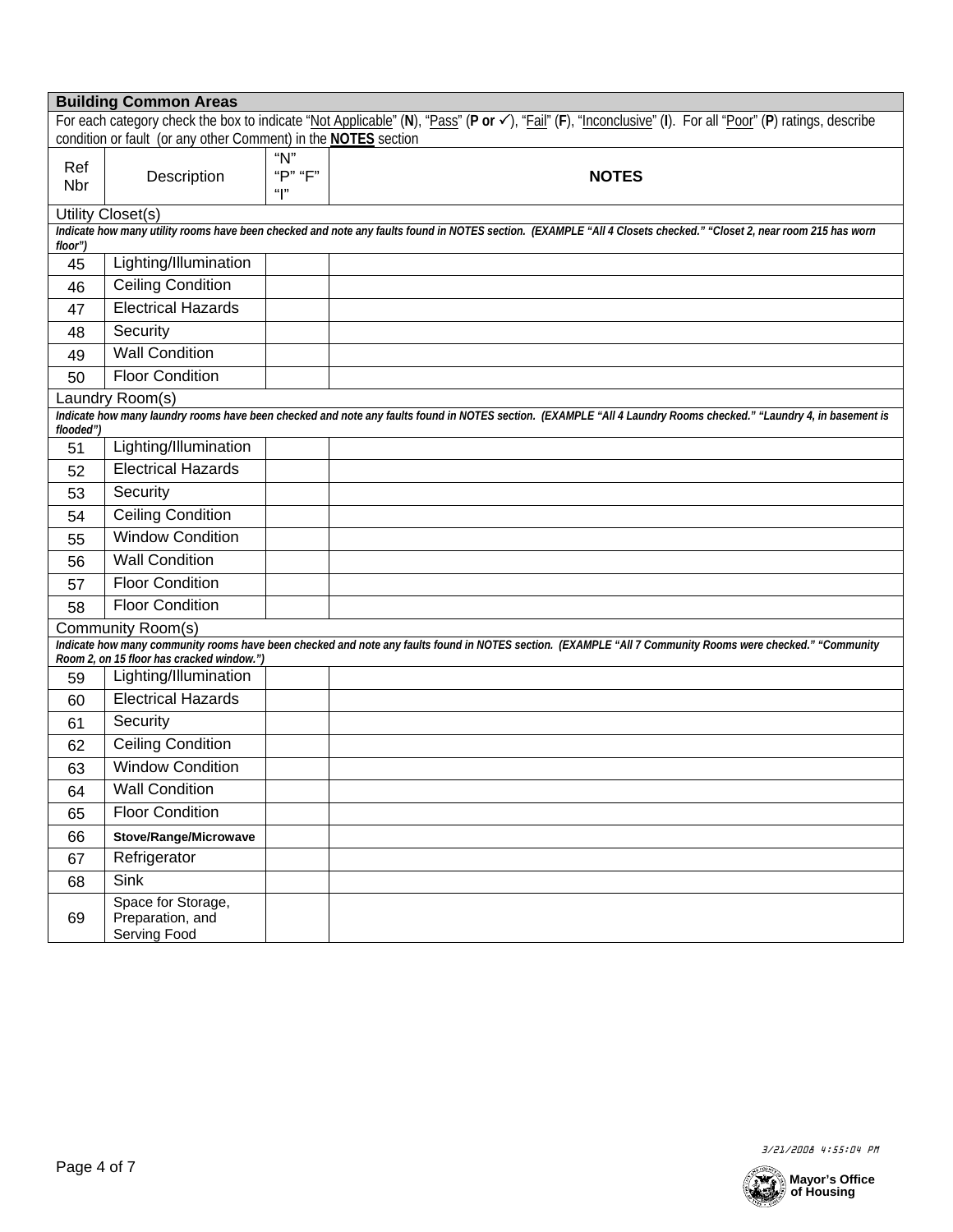| <b>Shared Bathrooms</b> |                                                        |                       |                                                                                                                                                                    |  |
|-------------------------|--------------------------------------------------------|-----------------------|--------------------------------------------------------------------------------------------------------------------------------------------------------------------|--|
| Ref<br>Nbr              | Description                                            | "N"<br>"P" "F"<br>"l" | <b>NOTES</b>                                                                                                                                                       |  |
|                         | Shared Bathroom(s)                                     |                       |                                                                                                                                                                    |  |
|                         | Bathroom has broken fan.")                             |                       | Indicate how many shared bathrooms have been checked and note any faults found in NOTES section. (EXAMPLE "All 4 Shared Bathrooms were checked." "Second Floor     |  |
| 70                      | Electricity/Illumination                               |                       |                                                                                                                                                                    |  |
| 71                      | <b>Electrical Hazards</b>                              |                       |                                                                                                                                                                    |  |
| 72                      | <b>Window Condition</b>                                |                       |                                                                                                                                                                    |  |
| 73                      | <b>Ceiling Condition</b>                               |                       |                                                                                                                                                                    |  |
| 74                      | <b>Wall Condition</b>                                  |                       |                                                                                                                                                                    |  |
| 75                      | <b>Floor Condition</b>                                 |                       |                                                                                                                                                                    |  |
| 76                      | <b>Flush Toilet</b>                                    |                       |                                                                                                                                                                    |  |
| 77                      | Wash basin                                             |                       |                                                                                                                                                                    |  |
| 78                      | Tub or Shower                                          |                       |                                                                                                                                                                    |  |
| 79                      | Ventilation                                            |                       |                                                                                                                                                                    |  |
|                         | <b>Shared Kitchens</b>                                 |                       |                                                                                                                                                                    |  |
| Ref<br><b>Nbr</b>       | Description                                            | "N"<br>"P" "F"<br>"l" | <b>NOTES</b>                                                                                                                                                       |  |
|                         | Shared Kitchen(S)                                      |                       |                                                                                                                                                                    |  |
|                         |                                                        |                       | Indicate how many kitchens have been checked and note any faults found in NOTES section. (EXAMPLE "All 2 kitchens were checked." Kitchen 1 has leaking faurcets.") |  |
| 80                      | Electricity/Illumination                               |                       |                                                                                                                                                                    |  |
| 81                      | <b>Electrical Hazards</b>                              |                       |                                                                                                                                                                    |  |
| 82                      | Security                                               |                       |                                                                                                                                                                    |  |
| 83                      | <b>Window Condition</b>                                |                       |                                                                                                                                                                    |  |
| 84                      | <b>Ceiling Condition</b>                               |                       |                                                                                                                                                                    |  |
| 85                      | <b>Wall Condition</b>                                  |                       |                                                                                                                                                                    |  |
| 86                      | <b>Floor Condition</b>                                 |                       |                                                                                                                                                                    |  |
| 87                      | Stove/Range/Microwave                                  |                       |                                                                                                                                                                    |  |
| 88                      | Refrigerator                                           |                       |                                                                                                                                                                    |  |
| 89                      | Sink                                                   |                       |                                                                                                                                                                    |  |
| 90                      | Space for Storage,<br>Preparation, and<br>Serving Food |                       |                                                                                                                                                                    |  |
| 91                      | Space for Storage,<br>Preparation, and<br>Serving Food |                       |                                                                                                                                                                    |  |
| 92                      | Sink                                                   |                       |                                                                                                                                                                    |  |
| 93                      | Space for Storage,<br>Preparation, and<br>Serving Food |                       |                                                                                                                                                                    |  |



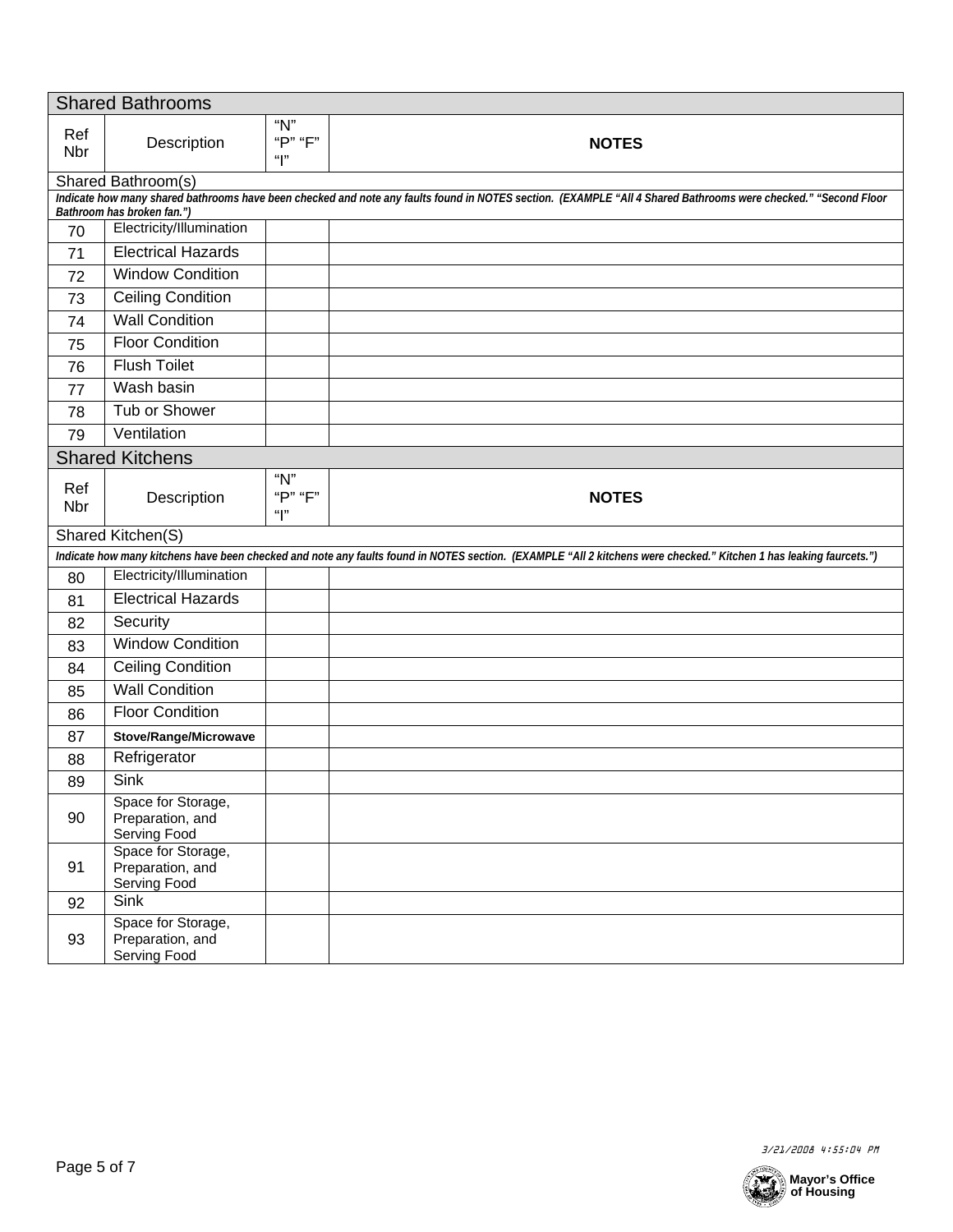| C. Unit Review (Print out as many forms as necessary for the number of units inspected)                                                                                                                                   |                                                        |                |              |  |
|---------------------------------------------------------------------------------------------------------------------------------------------------------------------------------------------------------------------------|--------------------------------------------------------|----------------|--------------|--|
| For each category check the box to indicate "Not Applicable" (N), "Pass" (P or √), "Fail" (F), "Inconclusive" (I). For all "Poor" (P) ratings, describe<br>condition or fault (or any other Comment) in the NOTES section |                                                        |                |              |  |
| Ref                                                                                                                                                                                                                       |                                                        | "N"            |              |  |
| <b>Nbr</b>                                                                                                                                                                                                                | Description                                            | "P" "F"<br>" " | <b>NOTES</b> |  |
| (Unit $#$                                                                                                                                                                                                                 |                                                        |                |              |  |
|                                                                                                                                                                                                                           | <b>Gen Health &amp; Safety</b>                         |                |              |  |
| 94                                                                                                                                                                                                                        | Access to Unit                                         |                |              |  |
| 95                                                                                                                                                                                                                        | <b>Exits</b>                                           |                |              |  |
| 96                                                                                                                                                                                                                        | Evidence of<br>Infestation                             |                |              |  |
| 97                                                                                                                                                                                                                        | Garbage and Debris                                     |                |              |  |
| 98                                                                                                                                                                                                                        | Refuse Disposal                                        |                |              |  |
| 99                                                                                                                                                                                                                        | <b>Interior Stairs and</b><br><b>Common Halls</b>      |                |              |  |
| 100                                                                                                                                                                                                                       | Other Interior<br>Hazards                              |                |              |  |
| 101                                                                                                                                                                                                                       | <b>Interior Air Quality</b>                            |                |              |  |
| 102                                                                                                                                                                                                                       | Lead-Based Paint:<br><b>Owner Certification</b>        |                |              |  |
|                                                                                                                                                                                                                           | <b>LIVING ROOM</b>                                     |                |              |  |
| 103                                                                                                                                                                                                                       | Living Room Present                                    |                |              |  |
| 104                                                                                                                                                                                                                       | Electricity/Illumination                               |                |              |  |
| 105                                                                                                                                                                                                                       | <b>Electrical Hazards</b>                              |                |              |  |
| 106                                                                                                                                                                                                                       | Security                                               |                |              |  |
| 107                                                                                                                                                                                                                       | <b>Window Condition</b>                                |                |              |  |
| 108                                                                                                                                                                                                                       | <b>Ceiling Condition</b>                               |                |              |  |
| 109                                                                                                                                                                                                                       | <b>Wall Condition</b>                                  |                |              |  |
| 110                                                                                                                                                                                                                       | <b>Floor Condition</b>                                 |                |              |  |
| <b>KITCHEN</b>                                                                                                                                                                                                            |                                                        |                |              |  |
| 111                                                                                                                                                                                                                       | <b>Kitchen Present</b>                                 |                |              |  |
| 112                                                                                                                                                                                                                       | Electricity/Illumination                               |                |              |  |
| 113                                                                                                                                                                                                                       | <b>Electrical Hazards</b>                              |                |              |  |
| 114                                                                                                                                                                                                                       | Security                                               |                |              |  |
| 115                                                                                                                                                                                                                       | <b>Window Condition</b>                                |                |              |  |
| 116                                                                                                                                                                                                                       | <b>Ceiling Condition</b>                               |                |              |  |
| 117                                                                                                                                                                                                                       | <b>Wall Condition</b>                                  |                |              |  |
| 118                                                                                                                                                                                                                       | <b>Floor Condition</b>                                 |                |              |  |
| 119                                                                                                                                                                                                                       | Stove/Range/Microwave                                  |                |              |  |
| 120                                                                                                                                                                                                                       | Refrigerator                                           |                |              |  |
| 121                                                                                                                                                                                                                       | Sink                                                   |                |              |  |
| 122                                                                                                                                                                                                                       | Space for Storage,<br>Preparation, and<br>Serving Food |                |              |  |